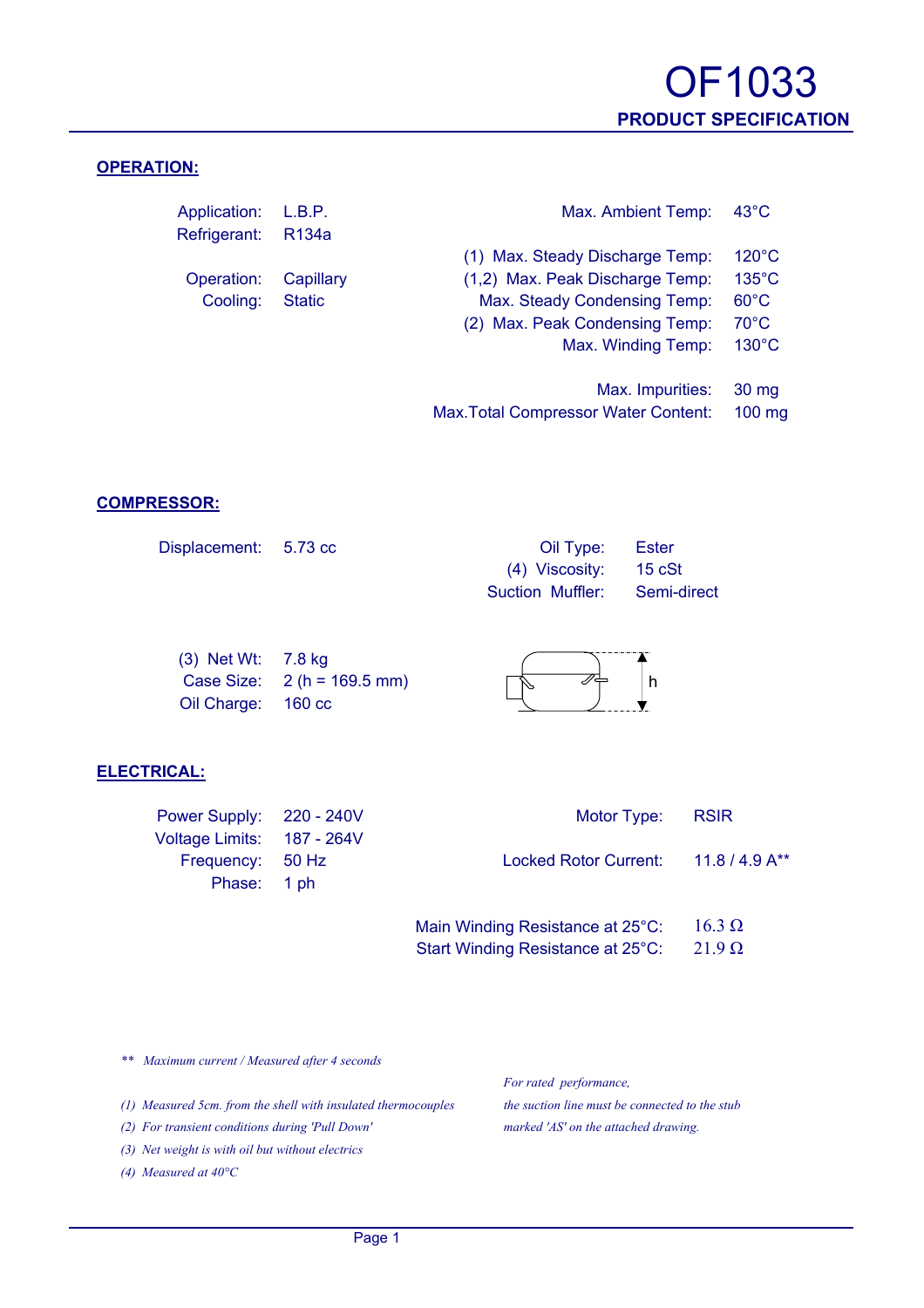-xx Protector short code

### **ELECTRICAL COMPONENTS:**

| <b>ECC Starting Device:</b> | K 100-xx            |
|-----------------------------|---------------------|
| <b>Starting Device:</b>     | <b>PTC-8100</b>     |
| (1) Starting Device:        | <b>PTC - 7100D5</b> |
| <b>PTC Resistance:</b>      | $14\Omega$          |

| <b>PROTECTORS:</b>        | BDG $\frac{3}{4}$ | Electrica $\frac{3}{4}$ | <b>SENSATA 3/4</b>    | <b>SENSATA 4TM</b> |
|---------------------------|-------------------|-------------------------|-----------------------|--------------------|
| <b>Type</b>               | AE 18 FU x        | T 0530 / xx             | <b>MRP 342LZ XXXX</b> | 4TM 222 NFBYY xx   |
| Open °C                   | 115 - 125 °C      | 105 - 115 °C            | 115 - 125 °C          | 115 - 125 °C       |
| Close °C                  | $71 - 53 °C$      | $70 - 52 °C$            | $70 - 52 °C$          | $70 - 52 °C$       |
| U.T.C                     | 1.70 A 70 °C      | 2.22 A $70 °C$          | 2.50 A $70 °C$        | 1.62 A $70 °C$     |
| <b>Time Check Current</b> | 6.35A             | 8.80 A                  | 8.45 A                | $6.7 A (5-15s)$    |
| Max. Current              | 14.0 A            | 18.0A                   | 13.5A                 | 15.0 A (2s max.)   |
| Code (if any)             | F <sub>5</sub>    | AH                      | T <sub>9</sub>        | 6C                 |

Code (if any) D5

Alt. protectors: AF 18 FU x MSP 342LZ xxxx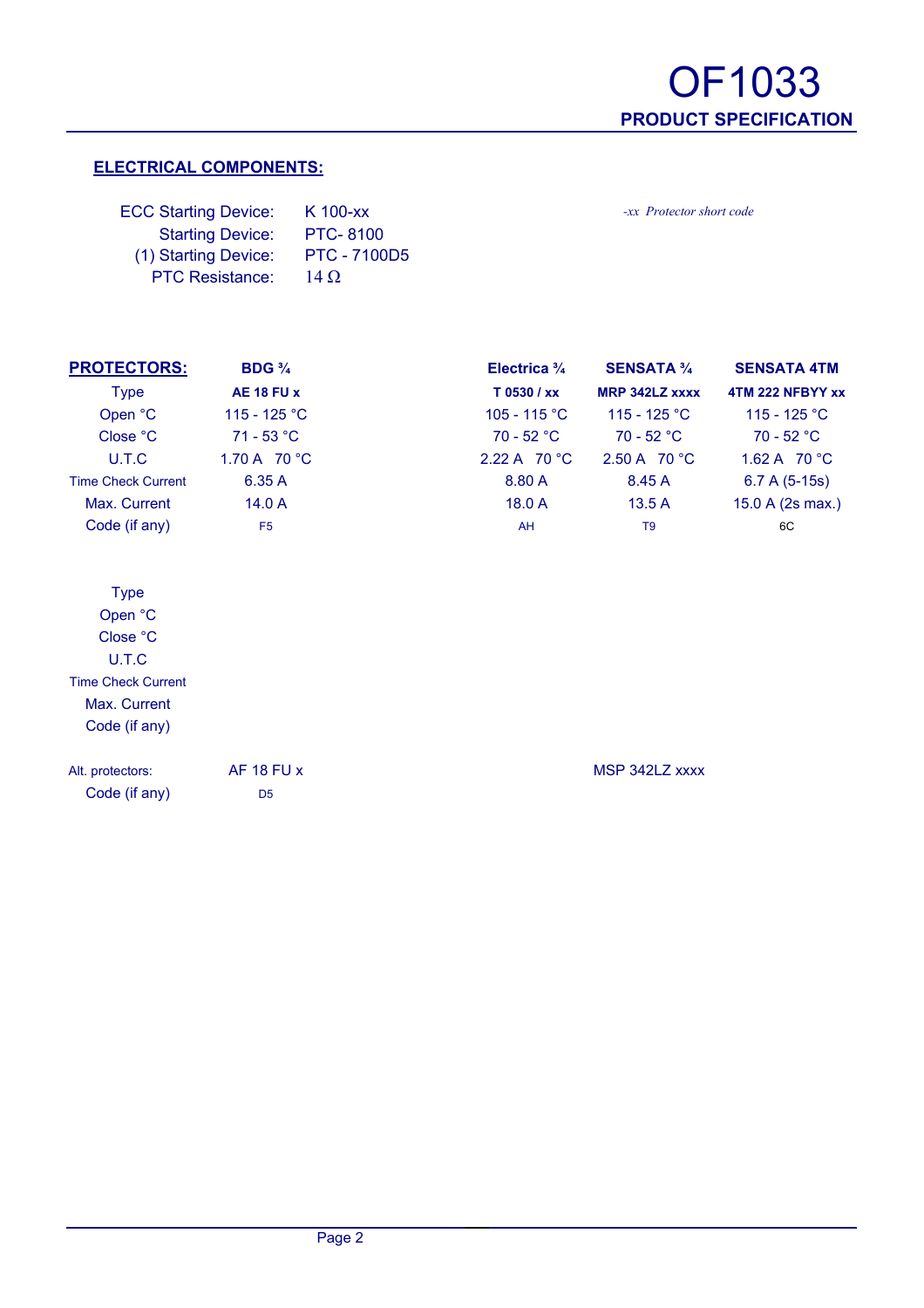## OF1033 **PRODUCT SPECIFICATION**